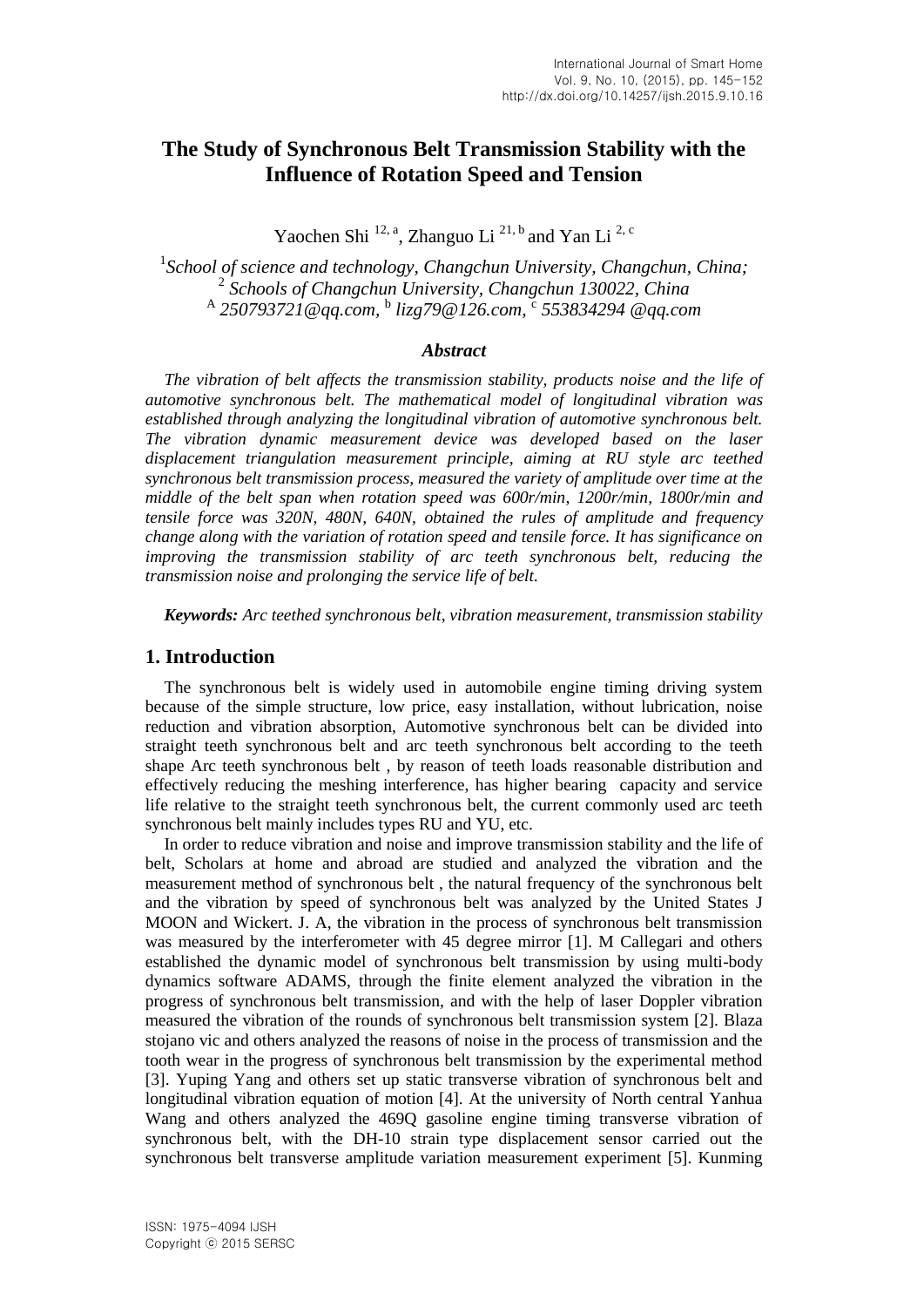University of science and technology Yanqiang Yao analyzed the contact vibration model of belt drive, and the simulation experiment was carried out [6-8].

The article adopts the theory of the laser triangulation displacement measurement principle developed the measurement device of synchronous belt longitudinal vibration, analyzed the change of speed and tension have the influence to the synchronous belt longitudinal amplitude and the vibration frequency, this has important application value to improve the smoothness of synchronous belt transmission.

# **2. The Establishment of the Synchronous Belt Longitudinal Vibration Model**

The synchronous belt is elastic transmission units, in the transmission process will produce longitudinal vibration and transverse oscillation, as shown in figure 1, the section line with belt and driving wheel on the pitch point of contact for the origin of coordinates O, along the movement direction of the synchronous belt is the X axis, perpendicular to the direction of the synchronous belt surface is the Y axis, along with the axis of the wheel direction is the Z axis, the longitudinal vibration is perpendicular to the direction of the belt surface is Y axis to swing; lateral oscillation is the belt wheel axis direction is X axis to swing.



**Figure 1. The Vibration Diagram Of Synchronous Belt**

In the process of synchronous belt transmission, the longitudinal vibration amplitude is the largest; this is the main factors influencing the stability and noise of transmission, so this article is aimed at longitudinal vibration to study. As shown in figure 2, the equilibrium position of synchronous belt longitudinal vibration is  $X$ axis, belt and the pitch circle tangent point of pulley is the origin of coordinates O.



**Figure 2. The Longitudinal Vibration Model Of The Belt**

Belt tension as T, the quality of belt unit length as  $\rho$ , the flexural rigidity of belt cross section as EI, take a infinitesimal belt at a distance from the origin X to analysis, and its length is dx, at both two faces of micro-elements have shear Q,  $Q+dQ$ , moment M, M+dM, and tension T, an time t, the force balance equation of y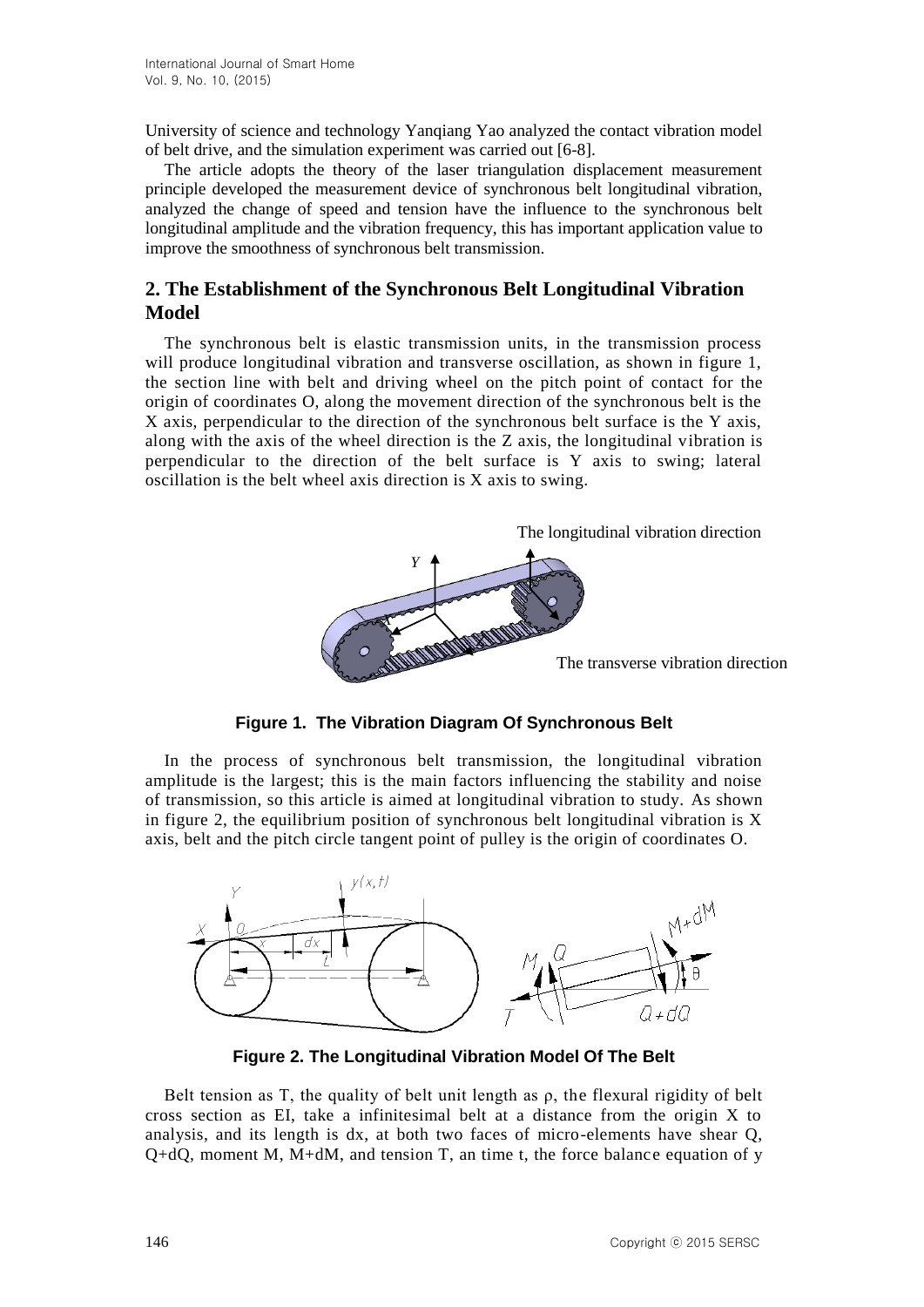direction and the torque balance equation of the left section midpoint of micro segment as equation  $(1)$  and  $(2)$ :

$$
Q\cos\theta(x,t) - (Q + \frac{\partial Q}{\partial x}dx)\cos\theta(x+dx,t) + T\sin\theta(x+dx,t) - T\sin\theta(x,t) = \rho dx \frac{\partial^2 y}{\partial t^2}
$$
\n(1)

$$
(M + \frac{\partial M}{\partial x}dx) - M - (Q + \frac{\partial Q}{\partial x}dx)dx = 0
$$
\n(1)

Because the belt body vibration is minute vibration, so it can be simplified as follows:

$$
\sin \theta(x,t) \approx \frac{\partial y(x,t)}{\partial x} \tag{3}
$$

$$
\sin \theta(x + dx, t) \approx \frac{\partial y(x, t)}{\partial x} + \frac{\partial^2 y(x, t)}{\partial x^2} dx
$$
\n(4)

$$
\cos \theta(x, t) \approx \cos \theta(x + dx, t) \approx 1\tag{5}
$$

The bending moment  $M(x, t)$ , flexural rigidity EI, and the deformation y of the beam have the following formula:

$$
EI\frac{\partial^2 y(x,t)}{\partial x^2} = M(x,t)
$$
 (6)

Take the formula (3) (4) (5) (6) into equation (1), (2)get the longitudinal free vibration motion equation of synchronous belt transmission, as shown in equation (7):

$$
EI\frac{\partial^4 y}{\partial x^4} - T\frac{\partial^2 y}{\partial x^2} + \rho \frac{\partial^2 y}{\partial t^2} = 0
$$
\n(7)

The motion and force transmission as constant speed in the process of synchronous belt transmission, so the longitudinal vibration of synchronous belt transmission, in addition to concerned with the span, tension, quality of the belt, but also comes with a change in velocity change, when the belt speed is v, can be obtained with longitudinal vibration y (x, t) derivative of time as follows:

$$
\frac{dy}{dt} = \frac{\partial y}{\partial t} + v(t)\frac{\partial y}{\partial x}
$$
\n(8)

So the longitudinal vibration acceleration is as follows:

$$
\frac{\partial^2 y}{\partial t^2} = \frac{\partial^2 y}{\partial t^2} + 2v \frac{\partial^2 y}{\partial x \partial t} + v^2 \frac{\partial^2 y}{\partial x^2} + \frac{dv}{dt} \frac{\partial y}{\partial x}
$$
(9)

Take equation (9) into equation (7)can be obtained the longitudinal vibration equation of the belt as shown in equation (10):

$$
\frac{EI}{\rho} \frac{\partial^4 y}{\partial x^4} + \frac{\partial^2 y}{\partial t^2} + 2v \frac{\partial^2 y}{\partial x \partial t} + (v^2 - c^2) \frac{\partial^2 y}{\partial x^2} = 0
$$
\n(10)

In the formula:  $c = \sqrt{T/\rho}$ 

From equation (10)can be seen that the amount of longitudinal vibration of synchronous belt not only related to the span L, initial tension T, but also with the velocity v of belt.

The main reason causing horizontal swing of the belt is that the tooth error along the direction of synchronous belt toothed the tooth error along the direction of pulley, the axial pulsation of pulley, and the parallelism of the drive shaft and the driven shaft during the transmission. Horizontal swing will cause the synchronous belt occurs traverse along the axial direction of pulley, it will cause the end face of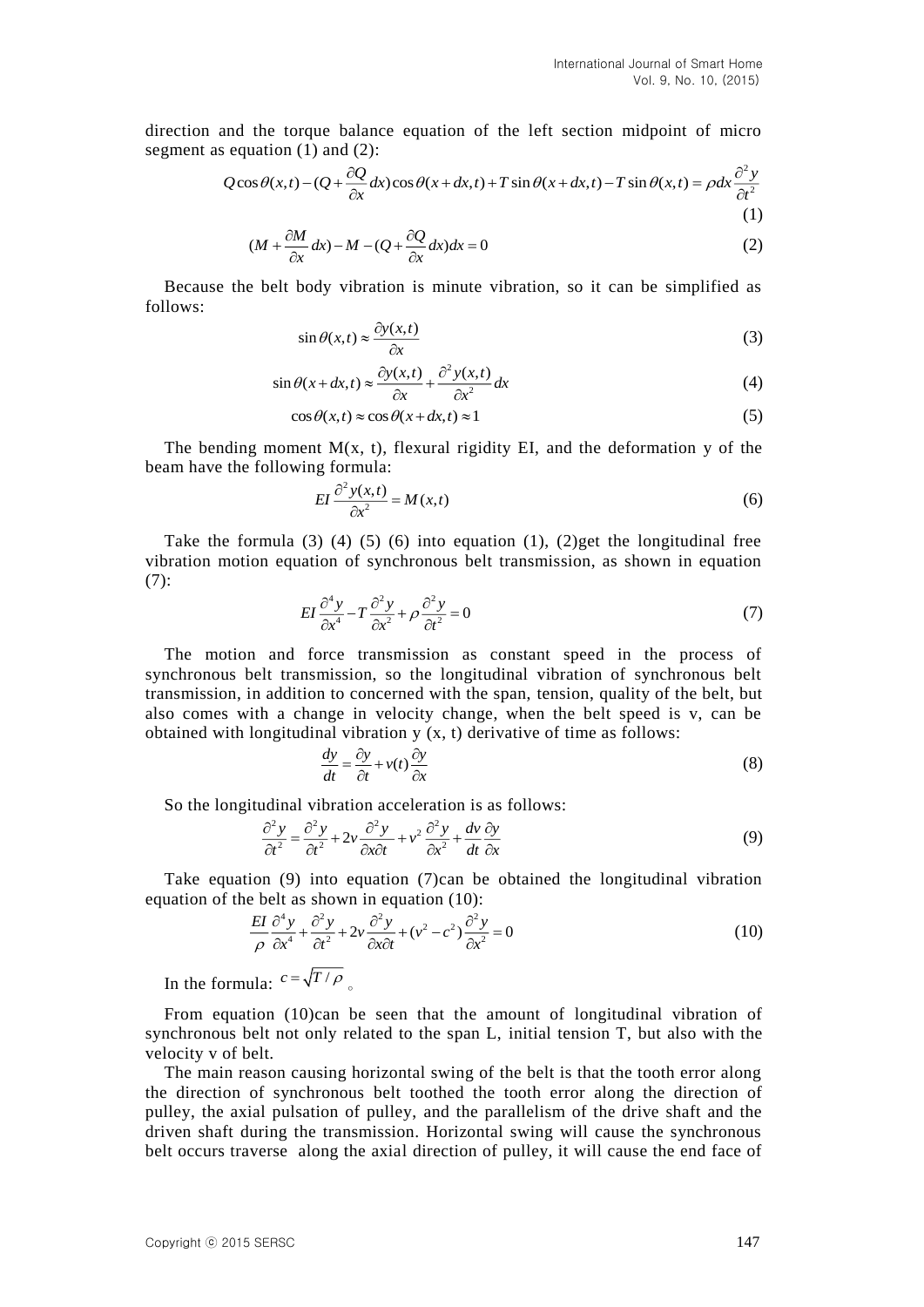belt contact with the flanges of pulley when serious, resulting in wear, reducing the life of the belt. It was found that the horizontal swing amplitude of synchronous belt transmission process is generally within 0.5mm by experiments, in order to avoid the horizontal swing in transmission process contact with the flanges of pulley resulting in section wear of belt, so in the design of the transmission system of automobile engine, the width of pulley should be wider than the width of the belt about 2 mm.

# **3. The Measurement Device of the Synchronous Belt Longitudinal Vibration**

The longitudinal vibration signal of synchronous belt is a dynamic signal, in order to achieve non-contact dynamic measurement of the synchronous belt longitudinal vibration. A dynamic measurement device of the synchronous belt is developed based on laser triangulation displacement method. this device is mainly consists of a ZX-LD40L laser displacement sensor and a sensor bracket、magnetic table and measuring of analysis software. The measuring range is 10mm, the laser spot size is φ20μm, the measurement accuracy is 2μm, the sampling period is 1ms. The measurement platform can realize the measurement of synchronous belt longitudinal vibration amount, and the belt length is 350-2850mm, drive shaft speed can be adjusted in 50-2000n/min; Tension is applied by using heavy lump, tension can be adjusted in 400-1500N, the measurement device through a magnetic table seat mounted on a test bed frame, adjust the laser light spot irradiation in the middle point A with span, as shown in figure 3, then lock the magnetic table, the test of synchronous belt is 127RU22 type automotive synchronous belt, in the test for the driving pulley and the driven pulley type is RU synchronous belt wheel, its tooth number is Z=26.



**Figure 3. The Installation Drawing Of The Measurement Device**

## **3. Analysis of the Longitudinal Vibration Displacement Results of the Synchronous Belt**

Through the theoretical analysis we can see that the speed and the tension of belt and other factors directly affect the amplitude and frequency of the longitudinal vibration of belt, thus influence the stability of belt transmission process, and produce noise, influence the service life of the belt, because in the process of auto synchronous belt transmission, the amplitude of belt at span midpoint A is the largest, therefore, this paper carried out vibration displacement measurements at midpoint A of belt span.

In order to analyze the influence of speed and the tension on the vibration, in this paper, the synchronous belt vibration displacement measurement device was used to measure the variety of the driving pulley is 600r/min, 800r/min, 1000r/min, 1200 r/min, 1400r/min, 1600r/min, 1800r/min, when the tensioning force is 320N, 400N, 480N, 560N, 640N, obtained the rules of the amplitude of synchronous belt span midpoint A change along with time.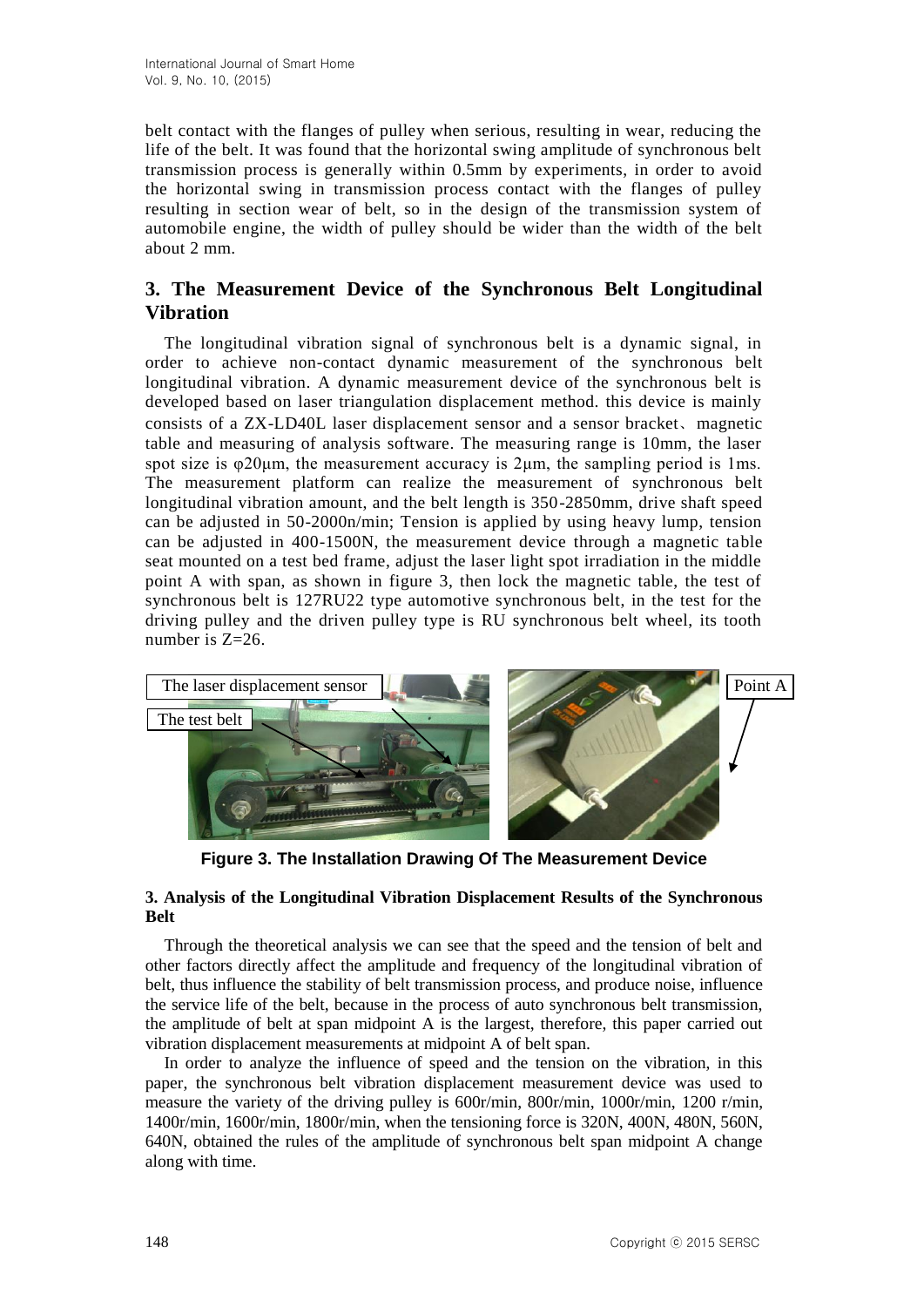## **3.1. Analysis of Effect of Rotation Speed on the Longitudinal Vibration of Synchronous Belt**

When the tension is 540N, the rotation speed of the driving pulley are respectively n=600r/min、1200r/min and 1800r/min, the curve of the amplitude of point A change along with time as shown in figure 4.



**Figure 4. The Curve Of The Longitudinal Vibration Displacement Changes With Time** 



**Figure 5. The Curve Of The Longitudinal Vibration Frequency Changes With The Rotation Speed**

When the rotation speed of the driving pulley is n=600r/min, the maximum longitudinal amplitude of point A is 0.051mm, the time domain signal of point A was processed by the fast Fourier transform, obtained the vibration frequency of point A is 2Hz; When the rotation speed of driving pulley is  $n=1200$  r/min, the maximum longitudinal amplitude of point A is 0.039mm, obtained the vibration frequency of point A is 3.5Hz; When the rotation speed of the driving pulley is n=1800r/min, the maximum longitudinal amplitude of point A is 0.029mm, obtained the vibration frequency of point A is 5.5Hz.

It can be seen that under the condition of invariable tension, the longitudinal vibration frequency of point A increases with the increase of the driving wheel speed, as shown in figure 5. The longitudinal vibration amplitude of point A decreases with the increase of the driving wheel speed, as shown in Figure 6.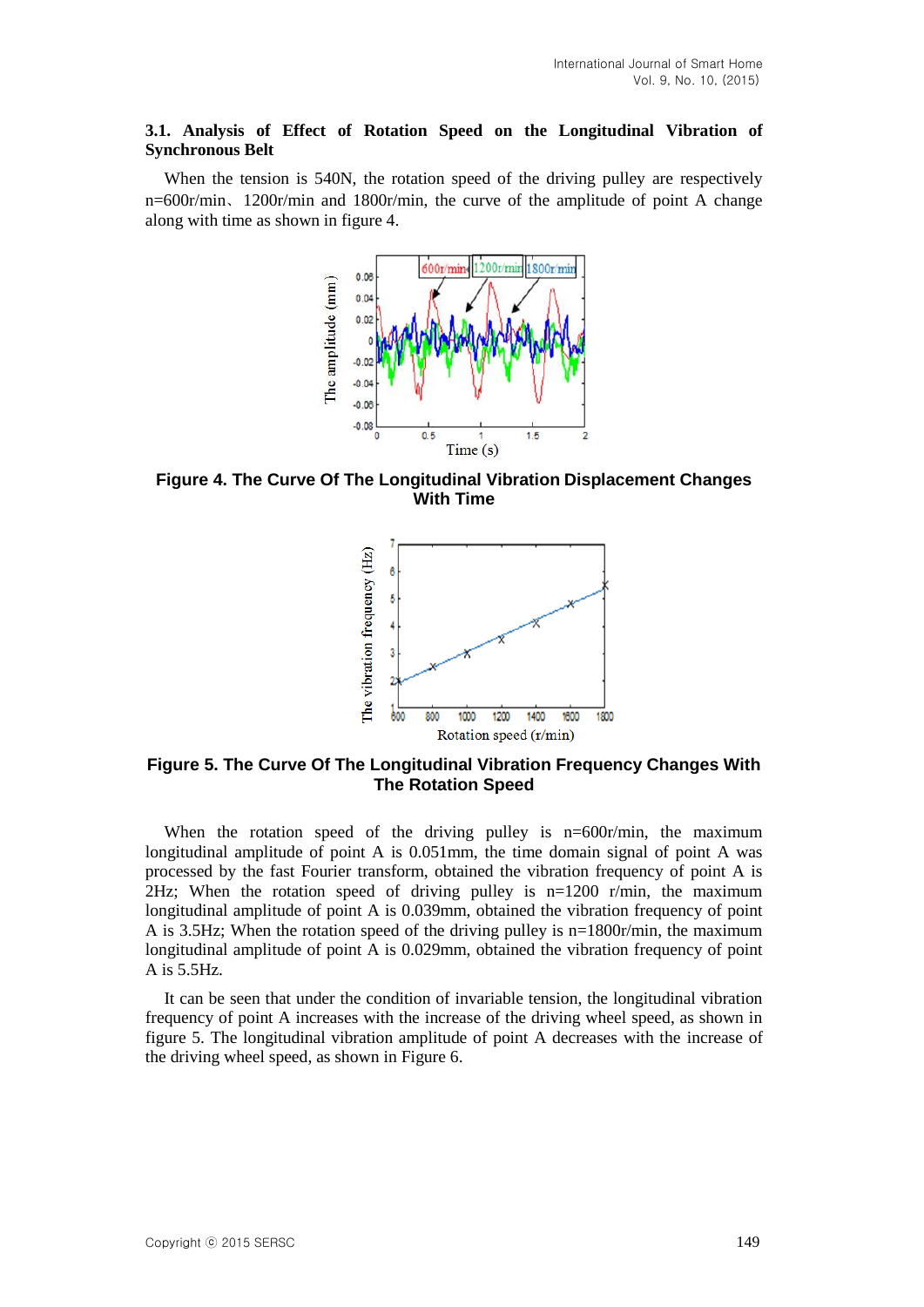

**Figure 6. The Curve Of The Longitudinal Vibration Amplitude With The Rotation Speed Diaplacement**



**Figure 7. The Curve Of The Longitudinal Vibration Changes With Time**

### **3.2. Analysis of Tension on the Effect of the Longitudinal Vibration of Synchronous Belt**

When the rotation speed of the driving pulley is n=1000r/min, the tensioning force are respectively T=320N, 480N, 640N, the change curve of the amplitude of point A with time as shown in figure 7. When the tensioning force is 320N, the maximum longitudinal amplitude of point A is 0.085mm; when the tensioning force is 480N, the maximum longitudinal amplitude of point A is 0.051mm; when the tensioning force is 640N, the maximum longitudinal amplitude of point A is 0.044mm.It can be seen in the case of driving wheel speed is constant, the longitudinal vibration frequency of point A remain unchanged, the amplitude of point A decreases with the increase of the tension, as shown in Figure 8:



## **Figure 8. The Curve Of The Longitudinal Vibration Amplitude With The Tension Force**

In the automobile engine transmission system, the longitudinal vibration of the synchronous belt is the main reason for the noise, when the tension of the engine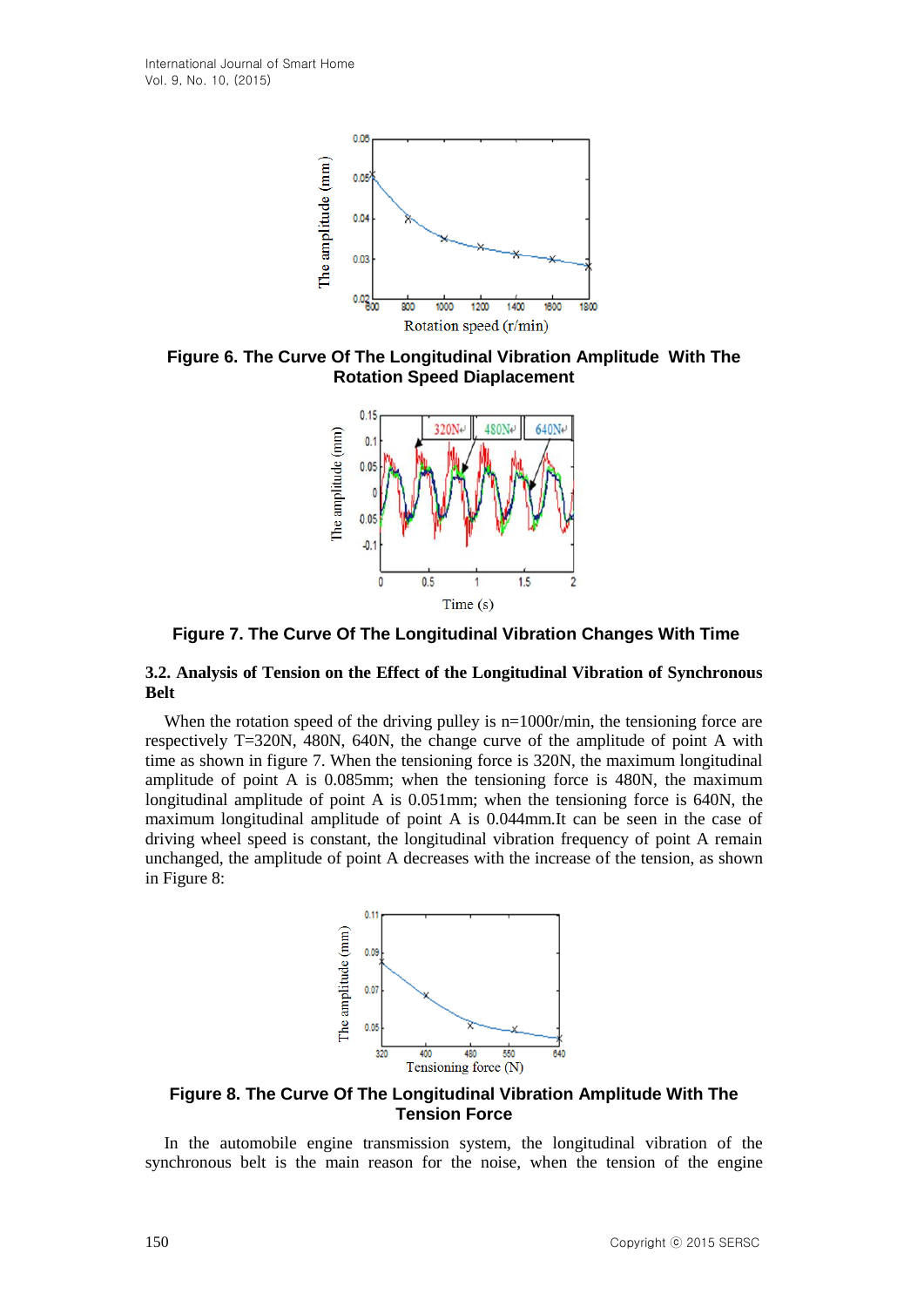transmission system is fixed, with the speed of the driving wheel increases, the longitudinal vibration amplitude of the belt reduce gradually, at the same time, the loudness of the noise also gradually reduced, but with the speed increases, the longitudinal vibration amplitude of the belt increase gradually, the tone of the noise gradually increased; When the speed of the driving wheel is fixed, with the tension increases, the longitudinal vibration amplitude decreases gradually, the tone of the noise reduced gradually, and the frequency of the noise keeps constant.

Because of the longitudinal vibration of the synchronous belt, in the synchronous belt teeth meshing into with the pulley meshing out parts, due to vibration and produce meshing interfere, so that the gear tooth top of the pulley in contact with the tooth root of the belt and that causes friction, cause the tooth root of the belt wear, with the increase of wear can further produce tooth loss, thus affect the service life of the automobile engine drive system. Therefore, in the design of the automobile engine transmission system, in order to minimize the longitudinal vibration amplitude of the synchronous belt should be appropriate to increase the longitudinal stiffness of the belt, and reduce the span of the belt, and make the longitudinal vibration frequency avoid the natural frequency of the synchronous belt transmission system.

#### **4. Conclusions**

(1) This paper analyzes the longitudinal vibration in the process of the arc tooth synchronous belt transmission, through using the method of synchronous belt was simplified to a vibrating string fixed at both ends, The mathematical model of the arc tooth synchronous belt longitudinal vibration was established;

(2) A non-contact belt longitudinal vibration measuring device was developed by the laser triangulation displacement measurement principle, that measurement accuracy is 2μm , measurement cycle is 1ms, And the longitudinal vibration of the belt was real time measured during the process of transmission, measurement accuracy can be achieved 2μm, measurement cycle is 1ms;

(3) Measured the curve of amplitude changes over time at the middle point A of synchronous belt span when rotation speed respectively was 600r/min, 1200r/min, 1800r/min and tensioning force was 320N, through the analysis can be seen, when the tension force is fixed, the longitudinal vibration amplitude of synchronous belt decreases with the increase of the rotation speed, the vibration frequency increases with the increase of the rotation speed.

(4) Measured the curve of amplitude changes over time at the middle point A of synchronous belt span when rotation speed was 1000r/min and tensioning force respectively was 320N, 480N, 640N, through the analysis can be seen, when the tension force is fixed, the longitudinal vibration amplitude of synchronous belt decreases with the increase of the tensioning force, and the vibration frequency basically keeps constant.

### **Acknowledgements**

We gratefully acknowledge to the financial support from the "ChunHui" Foundation of China, (No. Z2014130), and JiLin Province Department of Education research project (No. 2014-280).

### **References**

- [1] J. Moon and J. A. Wickert, "Non-Linear Vibration of Power Transmission Belts", Sound and Vibration, vol. 200, no. 04, **(1997)**, pp. 419-431.
- [2] M. Callegari and F. Cannella, "Lumpered Parameter Model of Timing Belt Tranmasion", Mechanism and Machine Theory, no. 03, **(2009)**, pp. 813–821.
- [3] B. Stojanović, N. Miloradović, N. Marjanović, M. Blagojević and L. Ivanović, "Length Variation of Teethed Belt during Exploitation", Journal of Mechanical Engineering, no. 06, **(2011)**, pp. 217-222.